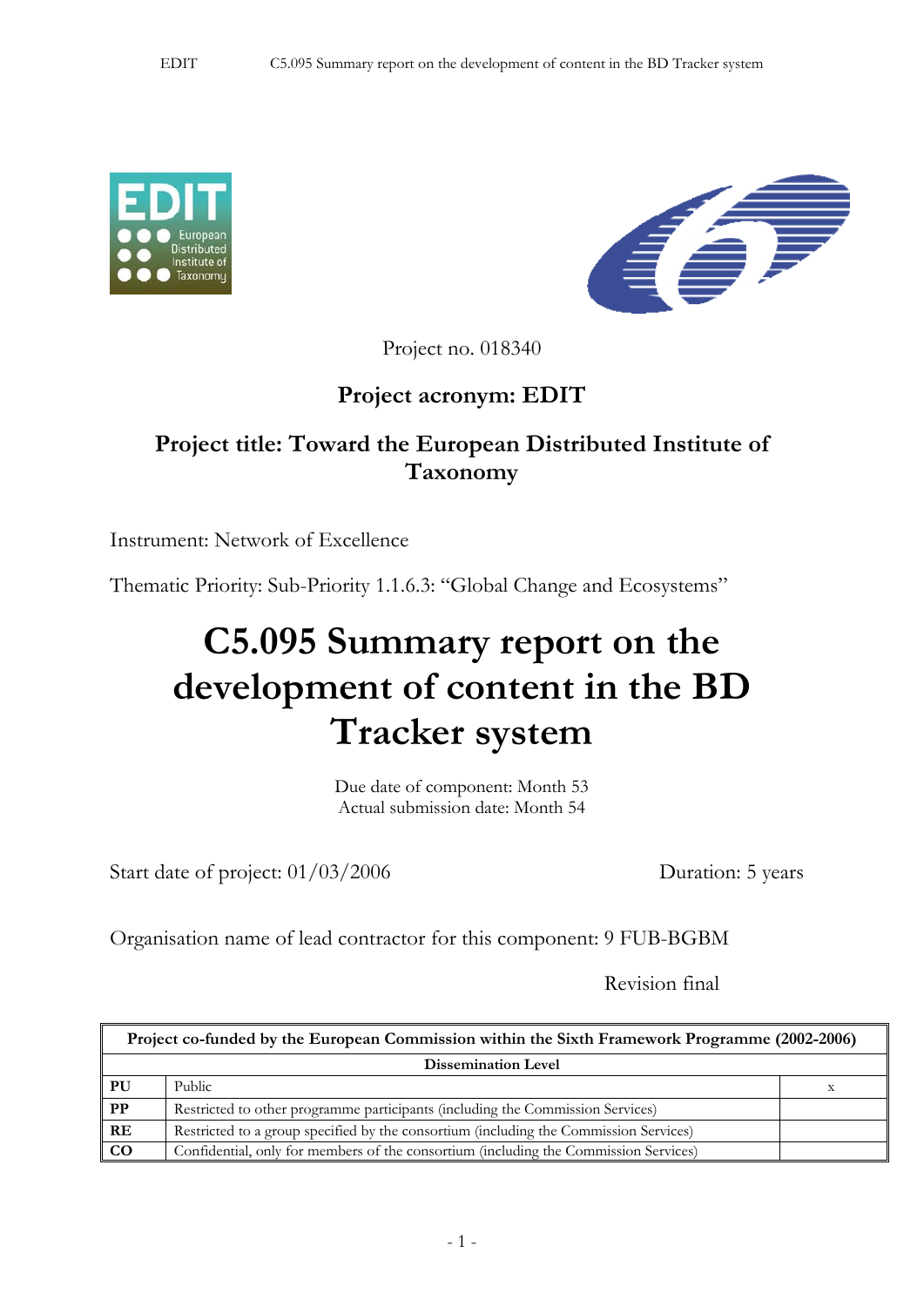## **Summary report on the development of content in the BD Tracker system**

The Biodiversity Service & Application Tracker (BD tracker) is a collection of links to software, tools and resources useful to taxonomists (see also: M5.20a BD Tracker launched). The BD tracker was setup in the first project year and is now a Drupal based website: http://www.bdtracker.net. The links are categorised to types of software (application, data, link collection, tutorial) on one hand and to software categories (bibliography, collection management, descriptions, fieldwork, geospatial, keys, maps, nomenclature, taxonomy) on the other hand. Combined search options, e.g. search for results in 'tutorials' in all categories of software or search for 'applications' and 'field data', help to specify the request.

| nstitute of                                                           | About<br><b>EDIT WPS</b><br><b>EDIT Home</b><br>Contact<br><b>Biodiversity Service &amp; Application Tracker</b>                                                                                                                                                                                                                                                             |
|-----------------------------------------------------------------------|------------------------------------------------------------------------------------------------------------------------------------------------------------------------------------------------------------------------------------------------------------------------------------------------------------------------------------------------------------------------------|
| <b>Taxonom</b>                                                        | Home > List All                                                                                                                                                                                                                                                                                                                                                              |
| Add Review<br>Bugs & Comments                                         | <b>Application &amp; All Categories</b><br>Unpublished<br>Own                                                                                                                                                                                                                                                                                                                |
| <b>Browse Software</b>                                                | Actkey Wed, 10/17/2007 - 09:34                                                                                                                                                                                                                                                                                                                                               |
| <b>All Types</b><br><b>Application</b><br>Data                        | Hong Song of the Missouri Botanical Garden, developed this Java-based program using MySQL as the database server. Botanists<br>interested in sharing their data sets (e.g., DELTA, MS Excel, MS Access, Lucid formats) via this Web-based system, or interested in<br>translating any of the character sets into another language may contact Hong Song or Anthony R. Brach. |
| Link Collection<br>Tutorial                                           | AnimalBase Wed, 10/17/2007 - 09:43                                                                                                                                                                                                                                                                                                                                           |
| <b>All Categories</b><br>Bibliography<br><b>Collection Management</b> | The AnimalBase database is primarily established to link the old literature with the names of the animals described therein.<br>We have continuously gone through the old works, from 1757 onwards, and entered all correctly described new animal<br>names (genera and species taxa) by hand according to a standard established by our working group.                      |
| <b>Descriptions</b><br>Fieldwork<br>Geospatial                        | Today the database should include all zoological taxa described from 1757 until 1770. The names are entered into the<br>database along the original literature and largely independently from other databases and secondary literature sources, so<br>that errors will not be duplicated.                                                                                    |
| <b>Keys</b><br>Maps<br>Nomenclature<br>Taxonomy                       | Bauble<br>biodiversity collection manager Bauble v0.9.7 Thu, 07/15/2010 - 09:52<br>3.                                                                                                                                                                                                                                                                                        |
|                                                                       | Bauble is a software application to help manage a collection of botanical specimens. It is intended to be used by botanic gardens,<br>herbaria, arboreta, etc. It can use different database backends and is tested against SOLite and PostgreSOL. It can generate                                                                                                           |

Fig. 1: BD tracker site detail

Users can register and contribute to the BD tracker writing comments or reviews on taxonomic software assigning to the categories, writing a review, and entering further details such as information about version of software, homepage URL, licence type or system requirements. The contributions are to be released for publication by the EDIT site administrator. In total a number of 140 software reviews are listed now in the BD tracker site.

The entries split as follows to the categories (multiple entries are possible):